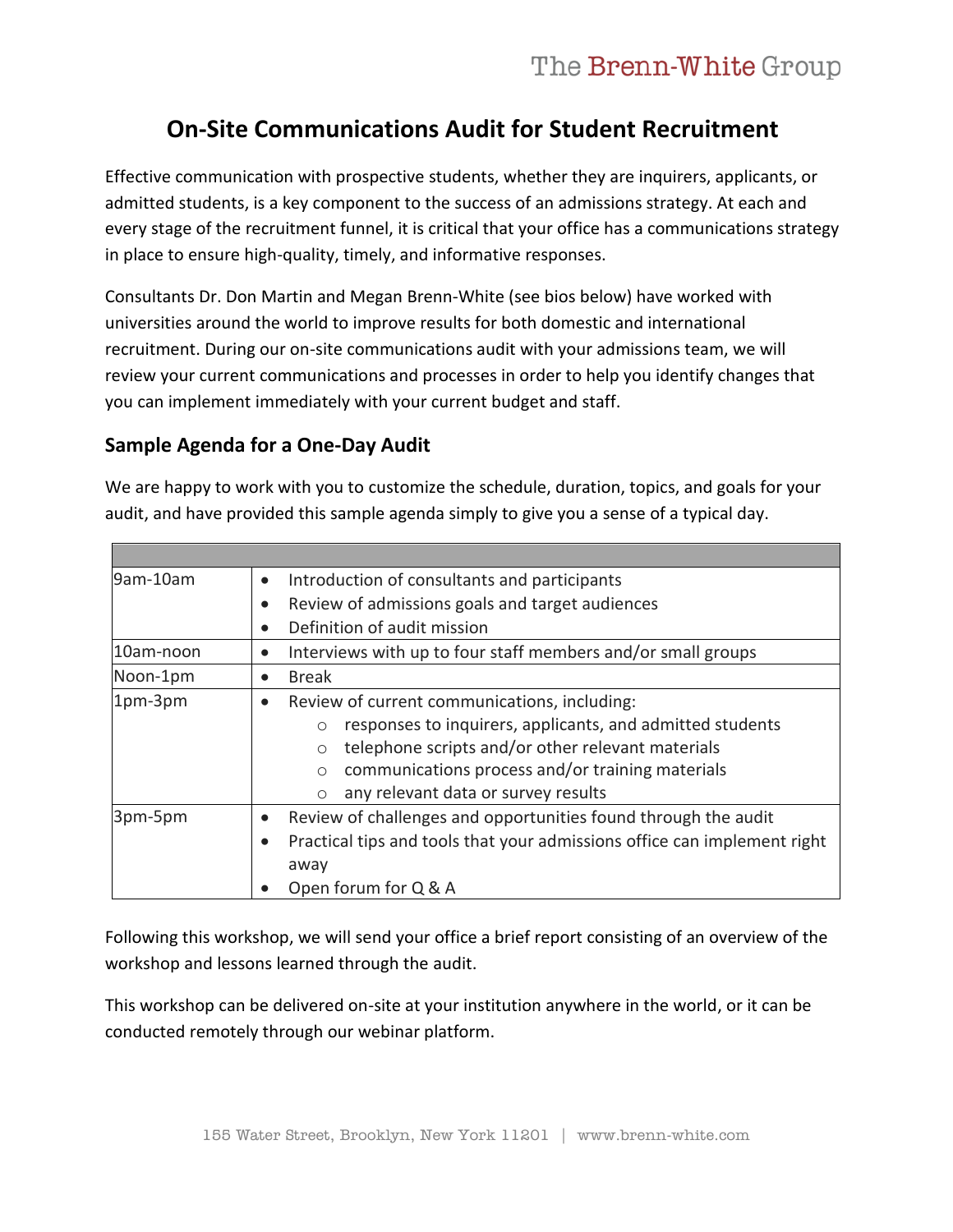## **Cost**

Our current fee for a one-day audit of one degree program with two on-site trainers starts at \$3,500 (excluding travel expenses).

Additional services can include:

- Additional time spent in one-on-one or group training
- Reviewing large amounts of data and/or materials or conducting phone interviews in advance of our visit (we will spend some time familiarizing ourselves with the program in question, as well as the institution)
- Reviewing one or more additional programs
- Interviewing or conducting online surveys with staff members, students, prospects, or other stakeholders before or after the visit

Travel is charged at half the standard day rate. In some cases, it may be possible to have only one consultant, which would be billed at a reduced rate.

# **Check Out Our Training Online Today!**

We offer a number of webinars at no and low cost on our webinar platform [\(http://webinars.brenn-white.com\)](http://webinars.brenn-white.com/), which will give you a good indication of our style and expertise. Past webinars include:

- Representing Your Institution: Ways to Maximize Your Effectiveness at Student Recruitment Fairs
- Effective Communication Strategies for Turning Inquiries into Applicants
- Smart Strategies for Communicating with Applicants
- Effective Communication Strategies for Turning Admits into Enrolled Students
- Creating Localized Web Pages for International Student Recruitment
- [Building Great LinkedIn University Pages for Domestic and International Recruitment](http://webinars.brenn-white.com/session.php?id=13041)

Many of our webinars are available at no cost; use the promo code "AUDIT" to watch one of the fee-based live or archived webinars for free.